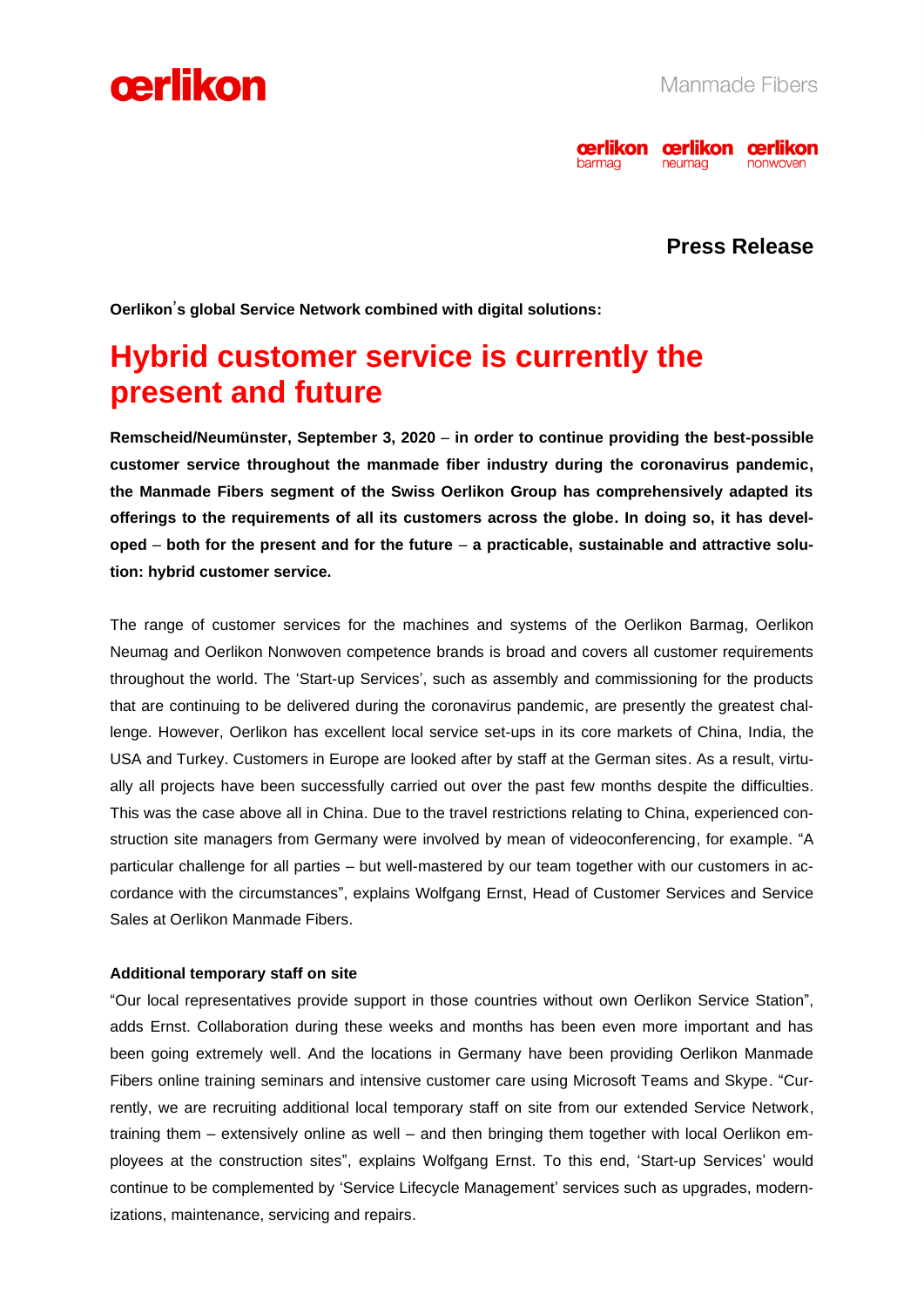# cerlikon

#### '**You have to be able to roll up your sleeves and touch the machines**'

To the extent it is possible, Oerlikon is currently providing 'Technical Services' and 'Advanced Services' – where it is actually necessary to be present at the system with experts – using videoconferencing. "Here, there are of course limitations. You have to see, listen to and feel a machine. You often have to roll up your sleeves and touch the machines to make improvements and increase efficiency", states the German engineer. However, customers are currently only rarely requesting so-called 'performance checks'. Local concerns have, understandably, shifted elsewhere. But Oerlikon can carry out analyses and optimizations of the processes, hardware and software to a certain extent by means of remote access. Even before the coronavirus pandemic, the majority of the Manmade Fibers segment's customer services were being provided – in collaboration with customers – in a digital, hybrid form. "Because, generally, we additionally deploy experienced engineers and technologists from the international Oerlikon network on site in order to provide the necessary services for all customers directly", continues Ernst.

#### **Supply chain up and running**

There currently continues to be a reliable supply of Oerlikon Barmag, Oerlikon Neumag and Oerlikon Nonwoven original parts. "At the start of the coronavirus pandemic, the supply chain was stable – and it continues to be so. The logistics with all our partners across the globe are running smoothly", comments the experienced Service Manager. Of course, Oerlikon's customers can also place orders online using the 'myoerlikon.com' e-commerce shop. Items are then swiftly dispatched depending on the availability at our worldwide warehouses.

#### 4,359 characters including spaces



**Caption:** Oerlikon's local Service Stations are also attending to customers during the coronavirus pandemic.



**Caption:** Online consultation and training are currently the order of the day.